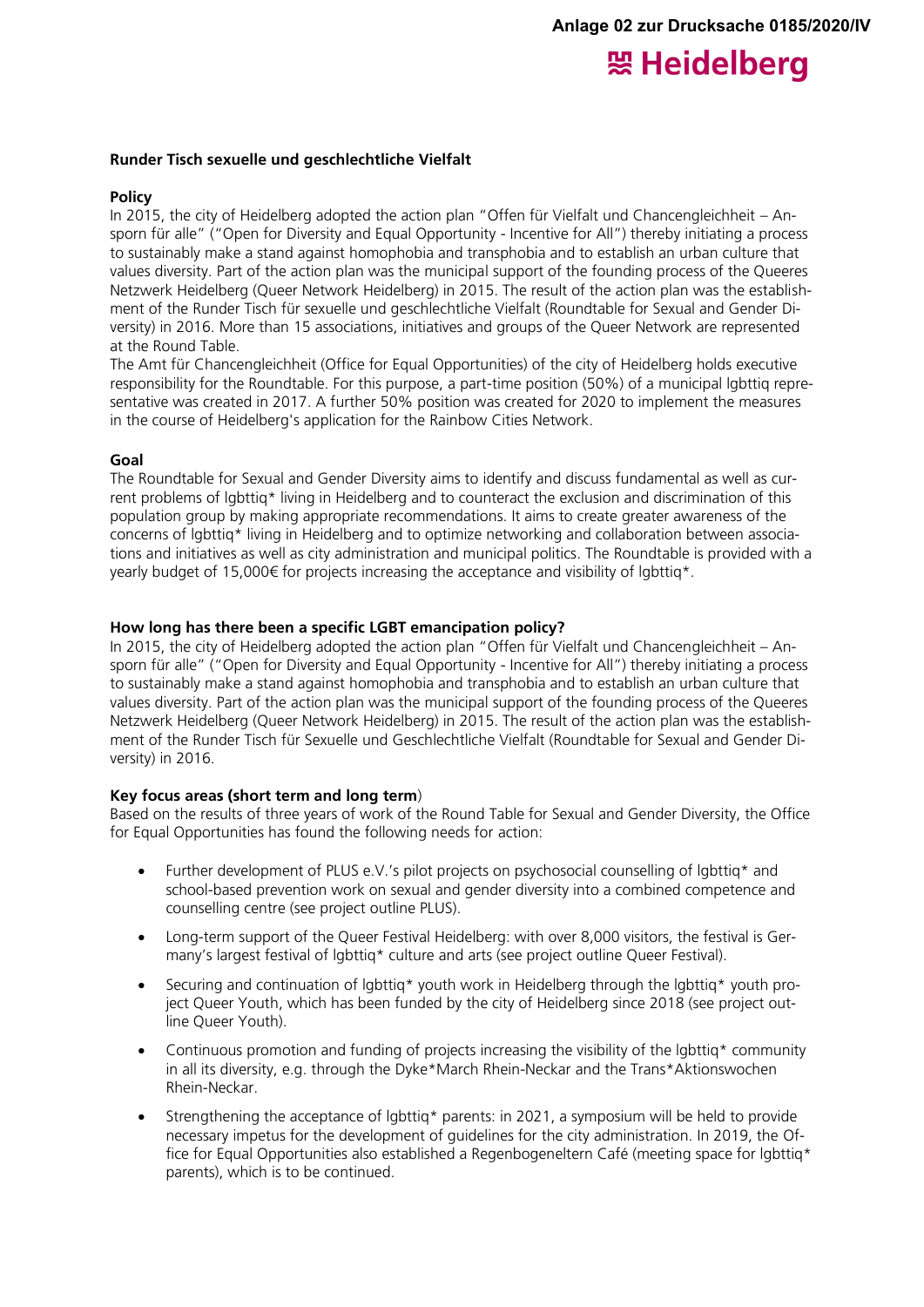- Promotion of diversity in the municipal human resources development by organizing a symposium on lgbttiq\* in public administration in cooperation with Queerworks@Heidelberg (the lgbttiq\* network of the municipality staff).
- Setting up a task group to discuss the impact of the third gender option on municipal services and facilities. Development of transition guidelines to strengthen the protection of transgender and transsexual employees against discrimination.
- Strengthening the visibility of lgbttiq\* within the city's public relations: for this purpose, concepts for a homepage, a newsletter and social media were developed, which are to go online in the course of 2020.
- Visualization of lgbttiq\* history in the city's commemorative culture, e.g. through street names and city tours.

# **Municipal sectors/services involved**

The Roundtable for Sexual and Gender Diversity always cooperates with the offices and institutions of the city of Heidelberg relevant to each project's specific needs and topic.

# **Collaboration with advocacy / interest groups**

The starting point of the Roundtable for Sexual and Gender Diversity is always close cooperation between politics, administration and the more than 15 associations and initiatives of the Queeres Netzwerk Heidelberg. For specific projects, the Roundtable further cooperates with the Netzwerk LSBTTIQ Baden-Württemberg, the Lesbian and Gay Association in Germany (Lesben- und Schwulenverband in Deutschland – LSVD) and the Bundesstiftung Magnus Hirschfeld (Federal Foundation Magnus Hirschfeld).

# **Collaboration with social and/or healthcare and welfare organisations**

The Roundtable for Sexual and Gender Diversity works closely with other networks in the topic areas of social affairs, health and protection against violence, such as the Heidelberger Antidiskriminierungsnetzwerk (Heidelberg Anti-discrimination Network), the Runder Tisch Gewalt im Geschlechterverhältnis (Roundtable Gender-related Violence) and the Heidelberger Partnerschaft für Demokratie (Heidelberg Partnership for Democracy).

# **Other collaboration partners**

The task of the Office for Equal Opportunities, as the municipal anti-discrimination authority and coordinating body of the Roundtable for Sexual and Gender Diversity, is to strengthen the appreciation of diversity and respect for individual civil rights and freedoms. With more than 100 partners, the Office for Equal Opportunities coordinates multiple networks within the diverse urban society and thus ensures that many of the city's protagonists become collaborative partners. Heidelberg's public relations channels provide further visibility.

# **Which parties will implement the policy?**

In its implementation, the Roundtable for Sexual and Gender Diversity cooperates with the relevant administrative units and institutions of the city of Heidelberg to reduce discrimination.

# **Contact persons (at the municipality)**

Danijel Cubelic, Amt für Chancengleichheit der Stadt Heidelberg Susanne Hun, Amt für Chancengleichheit der Stadt Heidelberg Marius Emmerich, Amt für Chancengleichheit der Stadt Heidelberg

# **URL**

Further information via:<https://www.heidelberg.de/hd/HD/Rathaus/Diskriminierung+ueberwinden.html>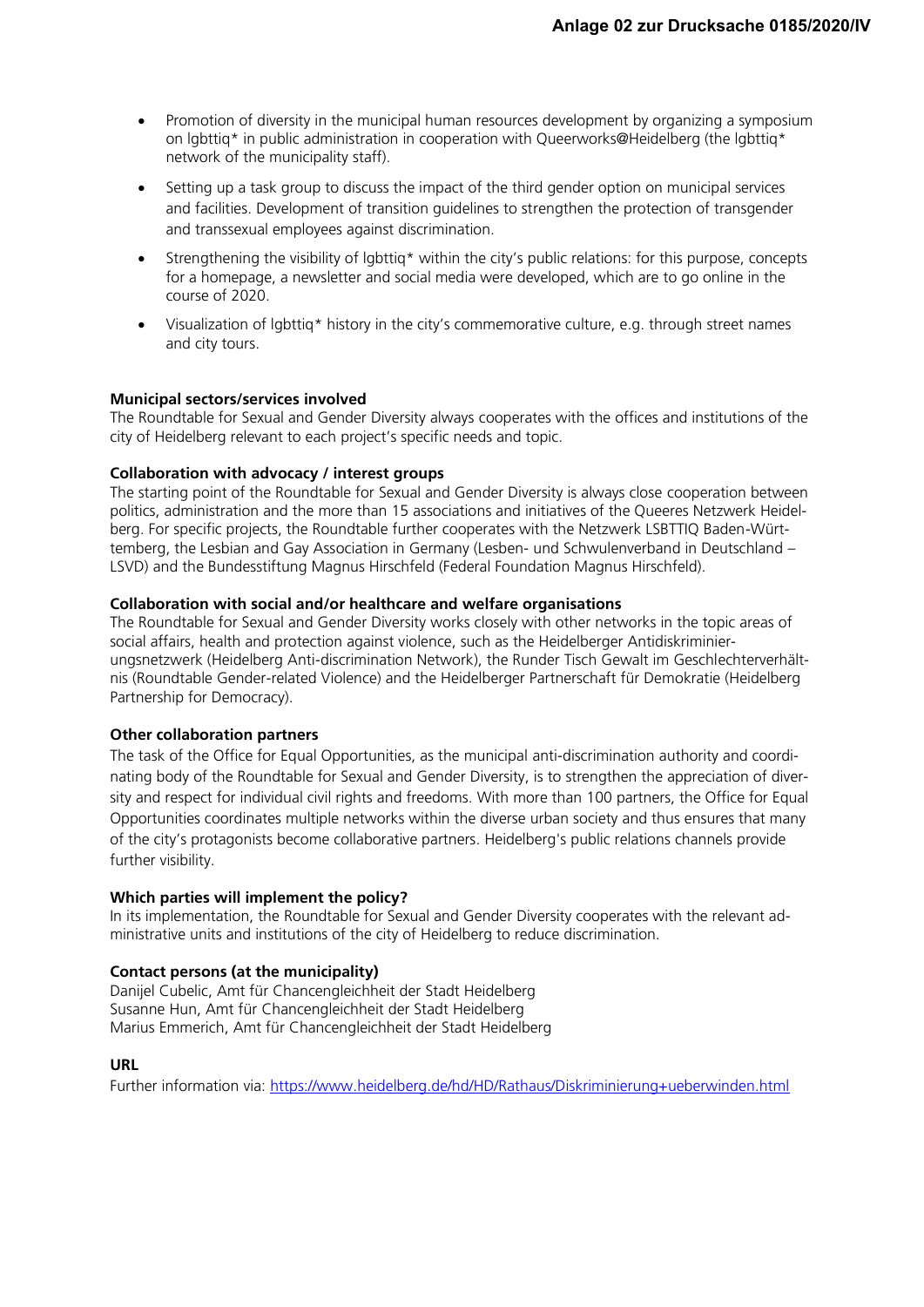## **Übersetzung zu Anlage 02: Modellprojekt 1: Runder Tisch sexuelle und geschlechtliche Vielfalt**

#### **Runder Tisch sexuelle und geschlechtliche Vielfalt**

#### **Grundsatz/Politik**

In Heidelberg wurde mit dem städtischen Aktionsplan "Offen für Vielfalt und Chancengleichheit – Ansporn für alle" im Jahr 2015 ein Prozess angestoßen, um Homo- und Transfeindlichkeit nachhaltig zu begegnen und eine städtische Kultur der Wertschätzung von Vielfalt zu etablieren. Teil des Aktionsplans war die kommunale Unterstützung der Gründung des Queeren Netzwerks Heidelberg im Jahr 2015. Ergebnis dieses Prozesses war die Einrichtung des Runden Tischs sexuelle und geschlechtliche Vielfalt im Jahr 2016. Am Runden Tisch sind über 15 Vereine, Initiativen und Gruppen des Queeren Netzwerks vertreten.

Die Geschäftsführung obliegt dem Amt für Chancengleichheit der Stadt Heidelberg. Hierfür wurde 2017 eine Teilzeitstelle (50%) für einen kommunalen LSBTTIQ-Beauftragten eingerichtet. Für die Umsetzung von Maßnahmen im Zuge der Bewerbung Heidelbergs für das Rainbow Cities Network wurde für das Jahr 2020 eine weitere 50%-Stelle geschaffen.

#### **Ziel**

Der Runde Tisch sexuelle und geschlechtliche Vielfalt verfolgt das Ziel, grundsätzliche und aktuelle Probleme von in Heidelberg lebenden LSBTTIQ Menschen zu benennen, zu diskutieren und durch entsprechende Empfehlungen der Ausgrenzung und Benachteiligung dieser Bevölkerungsgruppe entgegenzuwirken. Er soll ein stärkeres Bewusstsein für die Belange von in Heidelberg lebenden LSBTTIQ Menschen schaffen und die Vernetzung und Kooperation von Vereinen und Initiativen sowie Stadtverwaltung bzw. Kommunalpolitik optimieren. Dem Runden Tisch stehen Mittel in Höhe von 15.000 € für Projekte zur Stärkung der Akzeptanz und Sichtbarkeit von LSBTTIQ zur Verfügung.

## **Seit wann gibt es eine spezifische LSBTTIQ Emanzipationspolitik?**

In Heidelberg wurde mit dem städtischen Aktionsplan "Offen für Vielfalt und Chancengleichheit – Ansporn für alle" im Jahr 2015 ein Prozess angestoßen, um Homo- und Transfeindlichkeit nachhaltig zu begegnen und eine städtische Kultur der Wertschätzung von Vielfalt zu etablieren. Teil des Aktionsplans war die kommunale Unterstützung der Gründung des Queeren Netzwerks Heidelberg im Jahr 2015. Ergebnis dieses Prozesses war die Einrichtung des Runden Tischs sexuelle und geschlechtliche Vielfalt im Jahr 2016.

#### **Schwerpunktbereiche (kurz- und langfristig)**

Basierend auf der dreijährigen Arbeit des "Runden Tisches sexuelle und geschlechtliche Vielfalt" hat das Amt für Chancengleichheit folgende Handlungsbedarfe

- Die Weiterentwicklung der Pilotprojekte von PLUS e.V. in der psychosozialen Beratung von LSBTTIQ und in der schulischen Präventionsarbeit zu sexueller und geschlechtlicher Vielfalt zu einem Kompetenz- und Beratungszentrum (vgl. Projektskizze PLUS).
- Die langfristige Förderung des Queer Festivals: mit über 8.000 Besuchenden ist das Festival Deutschlands größtes Festivals für LSBTTIQ Kunst und Kultur (vgl. Projektskizze Queer Festival).
- Sicherung und Fortführung von LSBTTIQ Jugendarbeit in Heidelberg durch das seit 2018 von der Stadt Heidelberg geförderte queere Jugendprojekt Queer Youth (vgl. Projektskizze Queer Youth).
- Kontinuierliche Förderung von Projekten zur Sichtbarkeit von LSBTTIQ in ihrer Vielfalt u.a. durch den Dyke\*March Rhein-Neckar und die Trans\*Aktionswochen Rhein-Neckar.
- Stärkung der Akzeptanz von Regenbogeneltern: Zur Erarbeitung von Leitlinien für die Stadtverwaltung wird ein Fachtag 2021 entscheidende Impulse geben. Seit 2019 wurde durch das Amt für Chancengleichheit ebenfalls ein Regenbogenelterncafé eingerichtet, das weitergeführt werden soll.
- Förderung der Diversität in der städtischen Personalentwicklung durch die Durchführung eines Fachtags zu LSBTTIQ in der öffentlichen Verwaltung in Kooperation mit Queerworks@Heidelberg, dem Queeren Netzwerk der städtischen Mitarbeitenden.